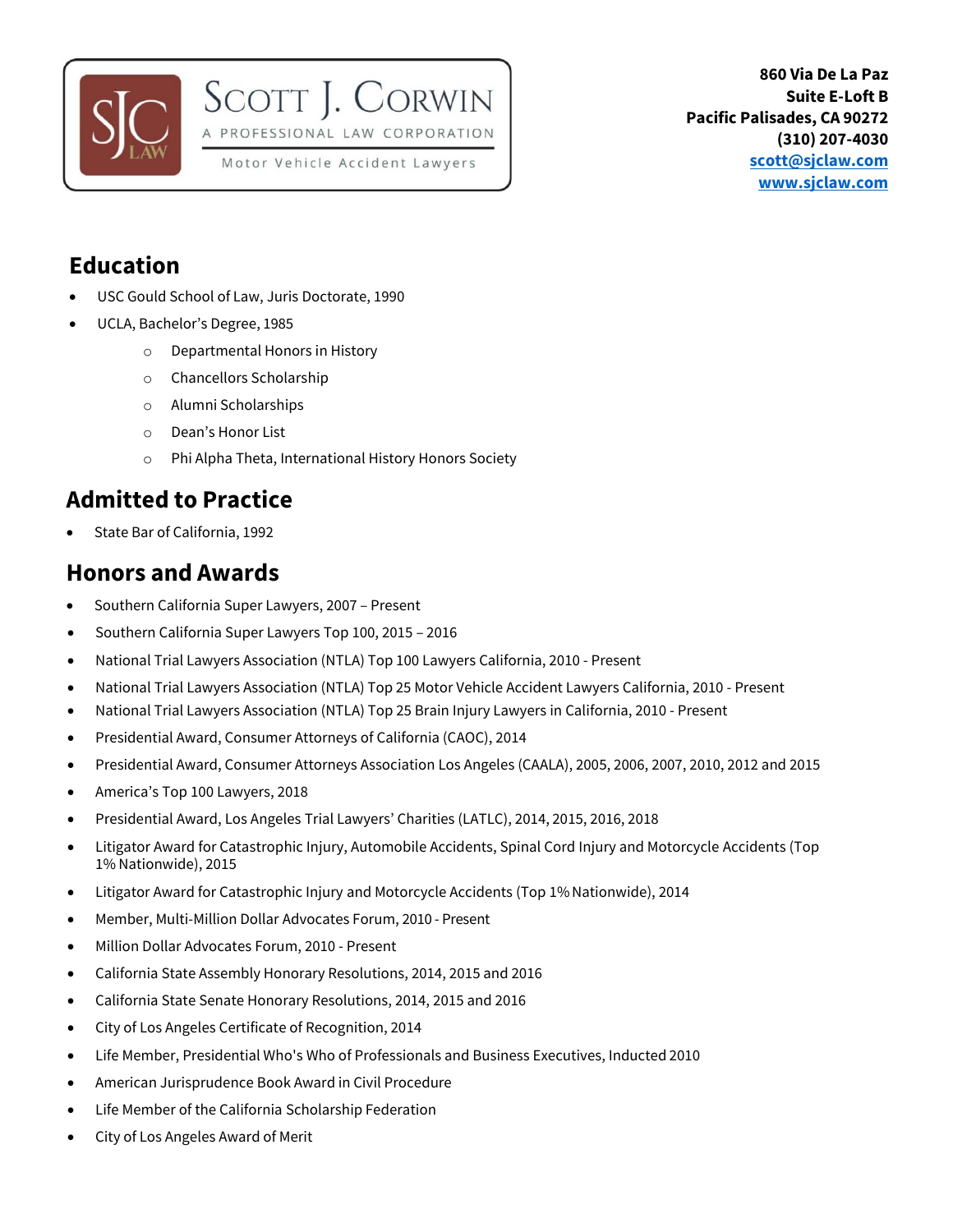## **Bar Organization Leadership Positions**

- President, Los Angeles Trial Lawyers Charities (LATLC), 2016
- Vice-President, Los Angeles Trial Lawyers Charities (LATLC), 2015
- Treasurer, Los Angeles Trial Lawyers Charities (LATLC), 2014
- Member, Executive Committee, Los Angeles Trial Lawyers Charities (LATLC), 2014 2018
- Member, Board of Governors, Los Angeles Trial Lawyers Charities (LATLC), 2013 present
- Member, Board of Governors, Consumer Attorneys of California (CAOC), 2006 present
- Member, Board of Governors, Consumer Attorneys Association of Los Angeles (CAALA), 2005 -present
- Emeritus Member, Board of Governors, Consumer Attorneys Association of Los Angeles (CAALA), 2015 -present
- Chair, CAALA Political Action Committee (PAC) 2005 2008 and 2010 2012
- Co-Chair, Consumer Attorneys Association of Los Angeles (CAALA) Membership Committee,2014 -2015
- Liaison, CAOC Small Case Task Force Sub Committee to the CAALA Board, 2007–2010,2014-2015

### **Bar Organization Memberships**

- American Association for Justice (AAJ)
- American Bar Association (ABA)
- Trial Lawyers for Public Justice (TLPJ)
- State Bar of California
- Consumer Attorneys of California (CAOC)
- Consumer Attorneys Association of Los Angeles, Lifetime Sustaining Member (CAALA)
- Los Angeles County Bar Association (LACBA)
- Beverly Hills Bar Association (BHBA)

### **Court Admissions**

- Admitted to Practice
	- o United States Supreme Court
	- o Supreme Court of the State of California
	- o United States Court of Appeals for the Ninth Circuit
	- o United States District Court for the Central District of California
	- o United States District Court for the Southern District of California
	- o United States District Court for the Northern District of California
	- o United States District Court for the Eastern District of California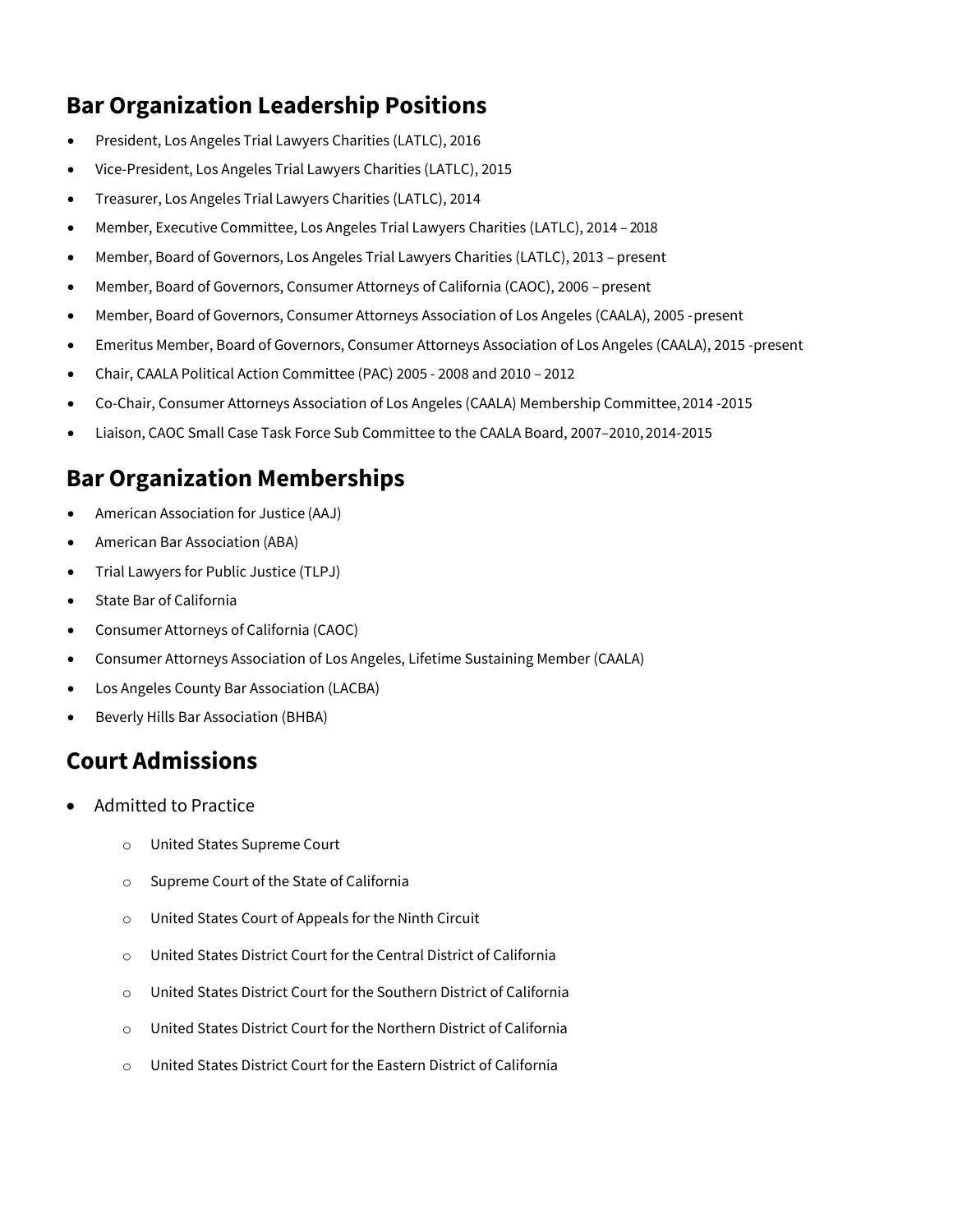## **Bar Organization Committee Memberships**

- American Association for Justice (AAJ) Trial Lawyers Care (TLC) Committee Member 2016 2019
- LACBA, Litigation Section, 2005 present
- Under CAOC
	- o Legislative Committee, 2006 present
	- o Development Committee, 2010 present
	- o Small Case Task Force Sub Committee, 2007 2010
	- o Bylaws Committee, 2007 2008
	- o Elections Committee, 2007 2008
	- o Budget Committee, 2006 2008
- Under CAALA
	- o Governmental Relations Committee, 2005 present
	- o Public Relations Committee, 2008 present
	- o Education Committee, 2008 present
	- o Membership Committee, 2014 present
	- o Ad Hoc Insurance Company Task Force, 2007 2010
- Under BHBA
	- o Ethics Committee, 2005 present
	- o Law & Justice Committee, 2005 present
	- o Litigation Section, 2005 present
	- o Legislation Committee, 2005 2010
	- o Minority & Diversity Committee, 2005 2010
	- o Alternative Dispute Resolution Section, 2005 –2010
	- o Barristers Committee Homeless Project, 2005 –2010
	- o Pro‐Bono Mandatory Fee Arbitration Panel, 2005 2010
- For LATLC
	- o Chair, Casino Night Committee, Los Angeles Trial Lawyers Charities, 2014 2018
	- o Co-Chair, Development Committee, Los Angeles Trial Lawyers Charities, 2014 2017
	- o Co-Chair, Website Committee, Los Angeles Trial Lawyers Charities, 2014 2019
	- o Member, Golf Tournament Committee, Los Angeles Trial Lawyers Charities, 2015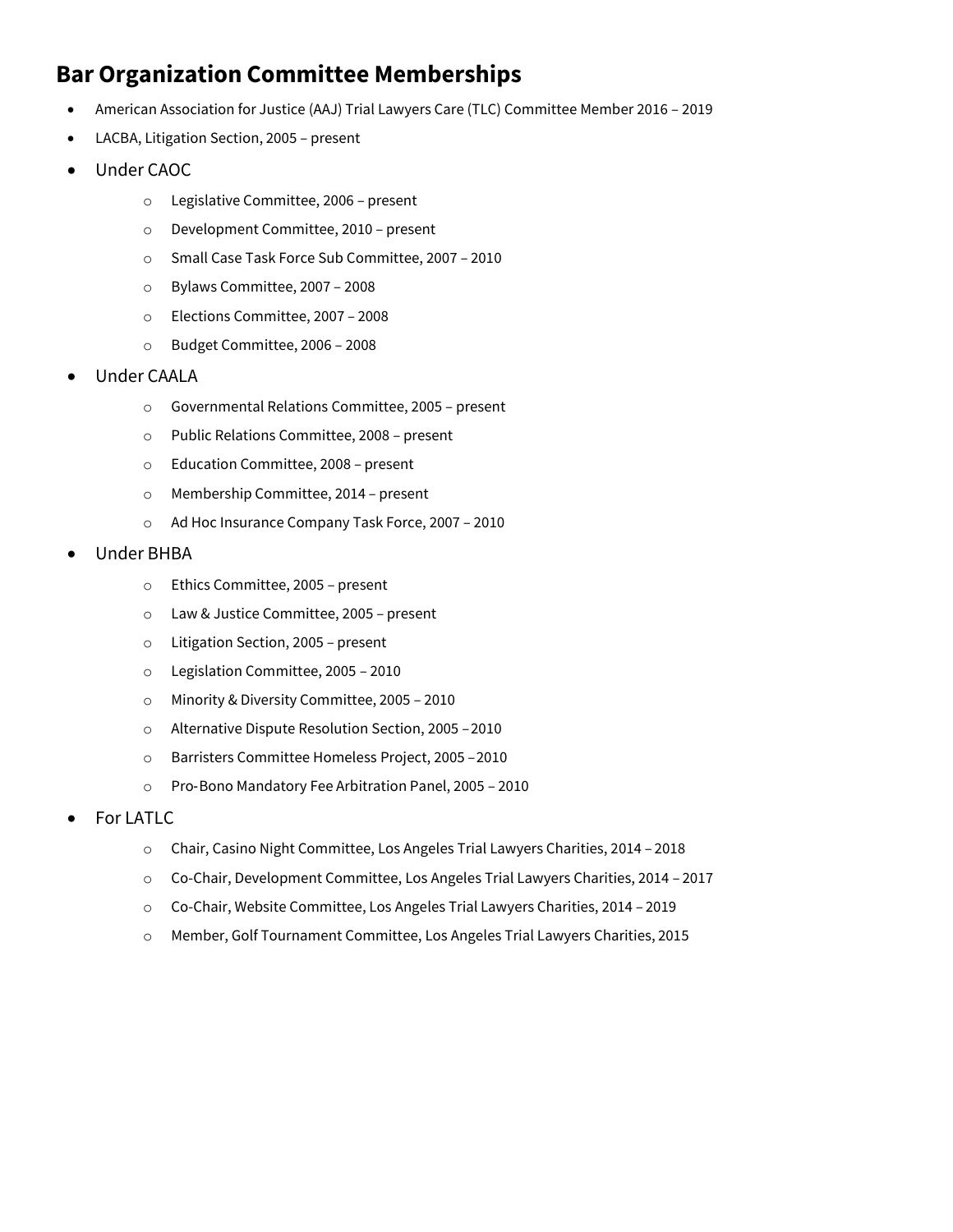## **Scholarly Lectures**

- Program Moderator, *Banking, Budgeting & Financing forthe Solo Firm,* Consumer Attorneys Association of Los Angeles (CAALA) Membership Roundtable, October 2015
- Program Moderator, *Law Firm Marketing*, Consumer Attorneys Association of Los Angeles (CAALA) Membership Roundtable, July 2015
- Speaker, *Business for New Lawyers: How to Start, Build and Run Your Practice,* Consumer Attorneys Association ofLos Angeles (CAALA) Membership Roundtable, March 2015
- Program Moderator, *Legal Research Tools forthe PI Practice,* Consumer Attorneys Association of Los Angeles (CAALA) Membership Roundtable, November 2014
- Program Moderator, *Software and Technology,* Consumer Attorneys Association of Los Angeles (CAALA)Membership Roundtable, April 2014
- Program Speaker, *Banking, Budgeting & Financing for the Solo Firm,* Consumer Attorneys Association of Los Angeles (CAALA) Membership Roundtable, February 2014
- Program Moderator, *Legal Research Tools forthe PI Practice,* Consumer Attorneys Association of Los Angeles (CAALA) Membership Roundtable, November 2014
- Program Speaker, *Marketing Tactics,* Consumer Attorneys Association of Los Angeles (CAALA) Membership Roundtable, September 2013
- Speaker, *Business for New Lawyers*, Consumer Attorneys Association of Los Angeles (CAALA) Webinar, 2013
- Panel Speaker, *Pre-Litigation*, Consumer Attorneys Association of Los Angeles (CAALA) 30th Annual Las Vegas Convention, 2012
- Panel Speaker, *First Steps in the Pre-Litigation Phase: Initial Client Interview to Filing, Consumer Attorneys Associationof* Los Angeles (CAALA) 30<sup>th</sup> Annual Las Vegas Convention, 2012
- Panel Speaker, *The Business of Law*, Consumer Attorneys Association of Los Angeles (CAALA) 28th Annual Las Vegas Convention, 2010
- Panel Speaker, Budgeting*, Financing & Banking forthe Solo Practitioner*, Consumer Attorneys Association of Los Angeles (CAALA) 28th Annual Las Vegas Convention, 2010

# **Publications**

- Article, "How to Start and Manage a PI Law Practice: Simple and Easy Steps to Manage, Operate & Market Your Solo Practice or Small Firm," May 2013, Advocate Magazine, Consumer Attorneys Association of Los Angeles (CAALA)
- Article, "Budgeting, Financial and Banking Issues in the Solo or Small Practice," May 2011, Advocate Magazine, Consumer Attorneys Association of Los Angeles (CAALA)